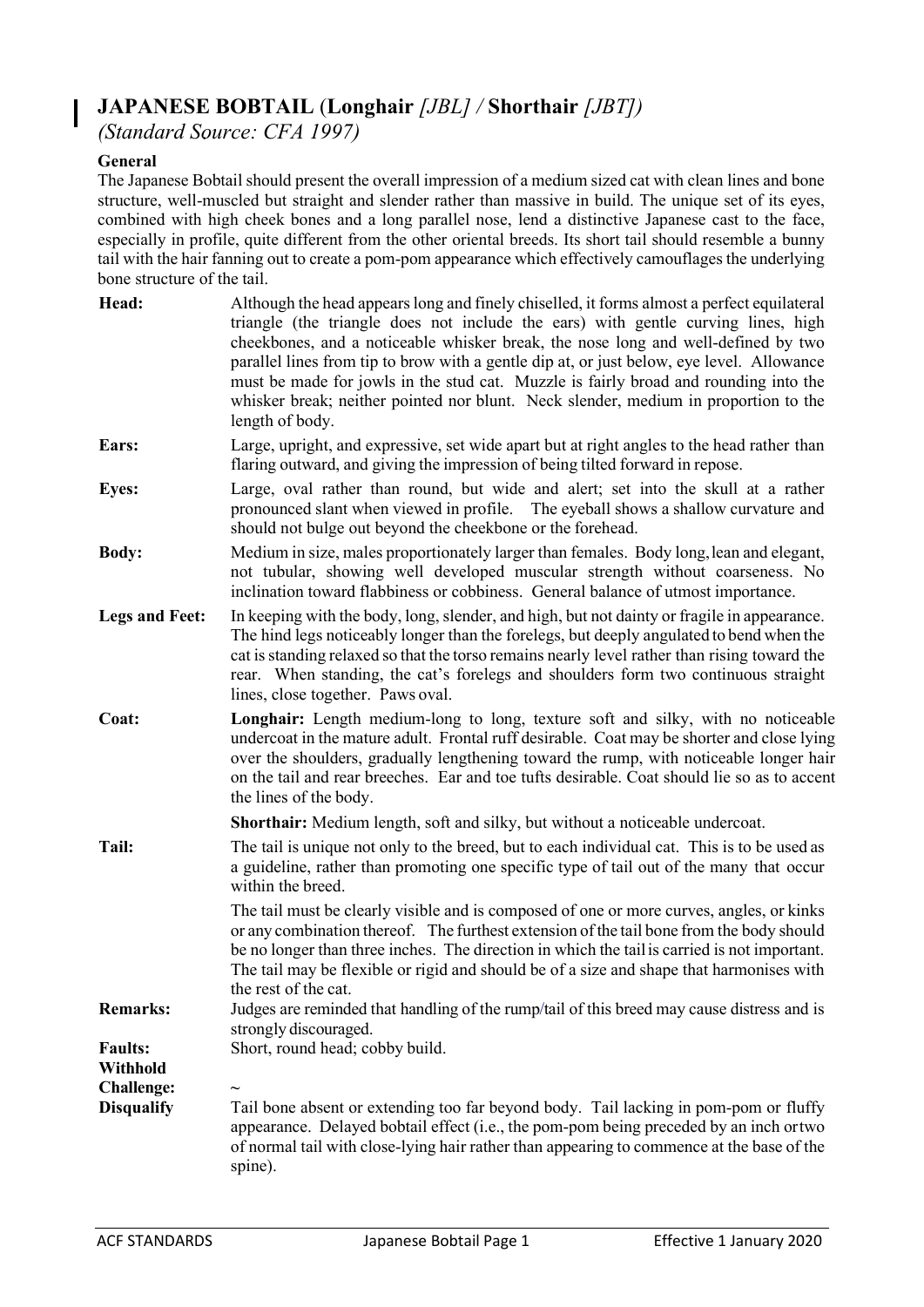#### **SCALE OF POINTS**

| Head:          |              | 20 points     |
|----------------|--------------|---------------|
| Ears:          |              | $\sim$ points |
| Eyes:          |              | $\sim$ points |
| Body:          |              | 30 points     |
| Legs and Feet: |              | $\sim$ points |
| Tail:          |              | 20 points     |
| Coat:          |              | 10 points     |
| Colour:        | and markings | 20 points     |
| Condition:     |              | $\sim$ points |

# **———— 100 points**

### **COLOURS AND PATTERNS RECOGNISED**

#### **General Description**

**Eye Colour:** Should harmonise generally with coat colour. Blue eyes and odd eyes are allowed.

**Coat Colour:** Only as listed below.

- **Coat Pattern:** In the bi-colours and tri-colours (MI-KE) any colour may predominate with preference given to bold, dramatic markings and vividly contrasting colours. In the solid colour cat the coat colour should be of uniform density and colour from the tip to the root of each hair and from the nose of the cat to the tail.
- **Nose leather:** In accordance with coat colour; outlined in agouti varieties.
- **Paw Pads:** Should harmonise generally with coat colour.
- **Remarks:** For judging purposes: white cats of any eye colour compete in one challenge class. **Faults: ~**

**Withhold Challenge: ~**

# **Disqualify: ~**

**WHITE JAPANESE BOBTAIL** *(JBL/JBT w)*

Pure glistening white.

**BLACK JAPANESE BOBTAIL** *(JBL/JBT n)* Dense, coal black, sound from roots to tip of fur. Shiny and free from any tinge of rust on tips.

### **RED JAPANESE BOBTAIL** *JBL/JBT d)*

Deep, rich, clear, brilliant red, the deeper and more glowing in tone the better.

### **BLACK AND WHITE JAPANESE BOBTAIL** *(JBL/JBT n 09)* **RED AND WHITE JAPANESE BOBTAIL** *(JBL/JBT d 09)* (including tabby) *(21)*

# **MI-KE JAPANESE BOBTAIL**

(Tri-Colour) Black, red, and white (red areas may have tabby striping or spotting).

## **BLACK TORTOISESHELL JAPANESE BOBTAIL** *(JBL/JBT f)*

Black, red, and cream*.*